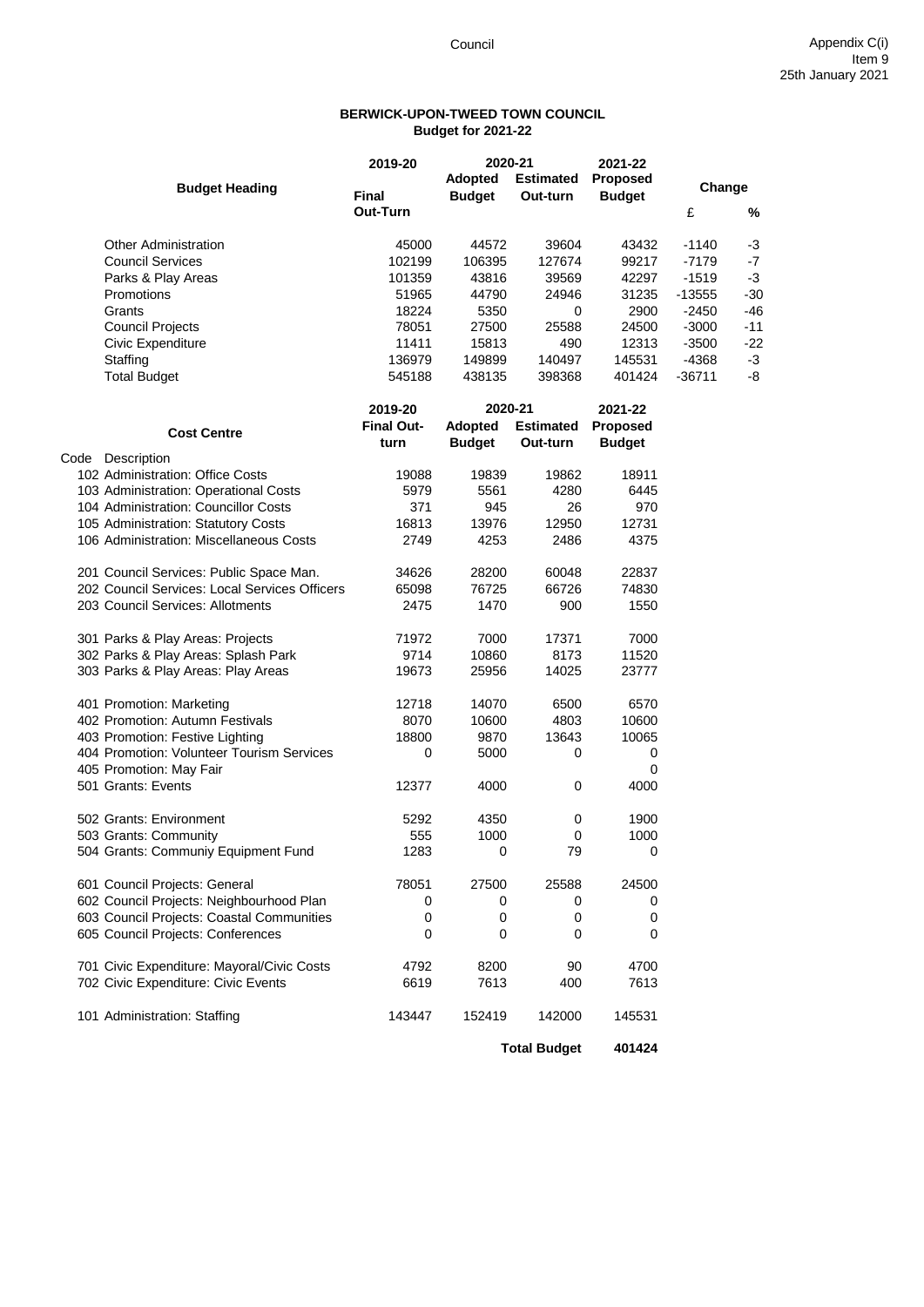|                                     | 2019-20           | 2020-21        |                  | 2021-22       |
|-------------------------------------|-------------------|----------------|------------------|---------------|
|                                     | <b>Final Out-</b> | <b>Adopted</b> | <b>Estimated</b> | Proposed      |
| <b>Budget Heading</b>               | turn              | <b>Budget</b>  | Out-turn         | <b>Budget</b> |
| Code Office Costs                   |                   |                |                  |               |
| 4050 Rent                           | £11,514           | £12,086        | £12,086          | £11,506       |
| 4052 Rates                          | £1,350            | £1,575         | £1,372           | £1,400        |
| 4053 Electricity                    | £532              | £536           | £836             | £1,000        |
| 4054 Telecoms                       | £1,710            | £1,680         | £1,550           | £1,900        |
| 4055 IT Equipment & Software        | £361              | £420           | £556             | £430          |
|                                     | £1,224            |                | £1,402           | £1,475        |
| 4056 IT Support                     |                   | £1,440         |                  |               |
| 4057 Equipment & furniture          | £1,647            | £1,315         | £1,272           | £400          |
| 4059 Equipment replacement fund     | £750              | £788           | £788             | £800          |
| <b>Total Office Costs</b>           | £19,088           | £19,839        | £19,862          | £18,911       |
| <b>Code Operational Costs</b>       |                   |                |                  |               |
| 4100 Accounting Software            | £1,299            | £818           | £771             | £800          |
| 4101 Postage                        | £531              | £473           | £299             | £470          |
| 4102 Stationery                     | £348              | £525           | £140             | £540          |
| 4103 Printing                       | £26               | £525           | £107             | £540          |
| 4104 Photocopies                    | £1,035            | £1,050         | £223             | £1,075        |
| 4105 Photocopier warrenty & support | £610              | £305           | £565             | £600          |
| 4106 Town Council Website           | £570              | £600           | £500             | £500          |
| 4108 Bank Charges                   | £393              | £278           | £310             | £360          |
| 4109 G-suite e-mail                 | £1,167            | £987           | £1,365           | £1,560        |
| <b>Total Operational Costs</b>      | £5,979            | £5,561         | £4,280           | £6,445        |
| <b>Code Councillor Costs</b>        |                   |                |                  |               |
| 4150 Training                       | £0                | £525           | £0               | £540          |
| 4151 Travel & subsistence           | £250              | £263           | £0               | £270          |
| 4152 Supplies                       | £121              | £158           | £26              | £160          |
| <b>Total Councillor Costs</b>       | £371              | £945           | £26              | £970          |
|                                     |                   |                |                  |               |
| <b>Code Statutory Costs</b>         |                   |                |                  |               |
| 4200 Insurance - General            | £891              | £945           | £742             | £745          |
| 4201 Insurance - Play Areas         | £1,979            | £2,100         | £1,645           | £1,645        |
| 4202 Insurance - Public Realm       | £891              | £945           | £742             | £745          |
| 4203 Insurance - Civic Regalia      | £2,076            | £2,625         | £1,722           | £1,725        |
| 4204 Audit - External               | £1,300            | £1,050         | £1,300           | £1,300        |
| 4205 Audit - internal               | £2,763            | £2,940         | £3,133           | £3,200        |
| 4206 Legal & Professional Fees      | £969              | £0             | £295             | £0            |
| 4207 Election expenses              | £5,944            | £3,371         | £3,371           | £3,371        |
| <b>Total Statutory Costs</b>        | £16,813           | £13,976        | £12,950          | £12,731       |
| <b>Code Miscellaneous Costs</b>     |                   |                |                  |               |
| 4250 Publications                   | £128              | £263           | £0               | £270          |
| 4251 Survey and communications      | £902              | £1,050         | £250             | £1,075        |
| 4253 Subscriptions                  | £1,633            | £2,625         | £2,000           | £2,700        |
| 4254 Meeting expenses               | £86               | £315           | £236             | £330          |
| <b>Total Miscellaneous Costs</b>    | £2,749            | £4,253         | £2,486           | £4,375        |
| <b>Total Administration</b>         | £45,000           | £44,572        | £39,604          | £43,432       |
|                                     |                   |                |                  |               |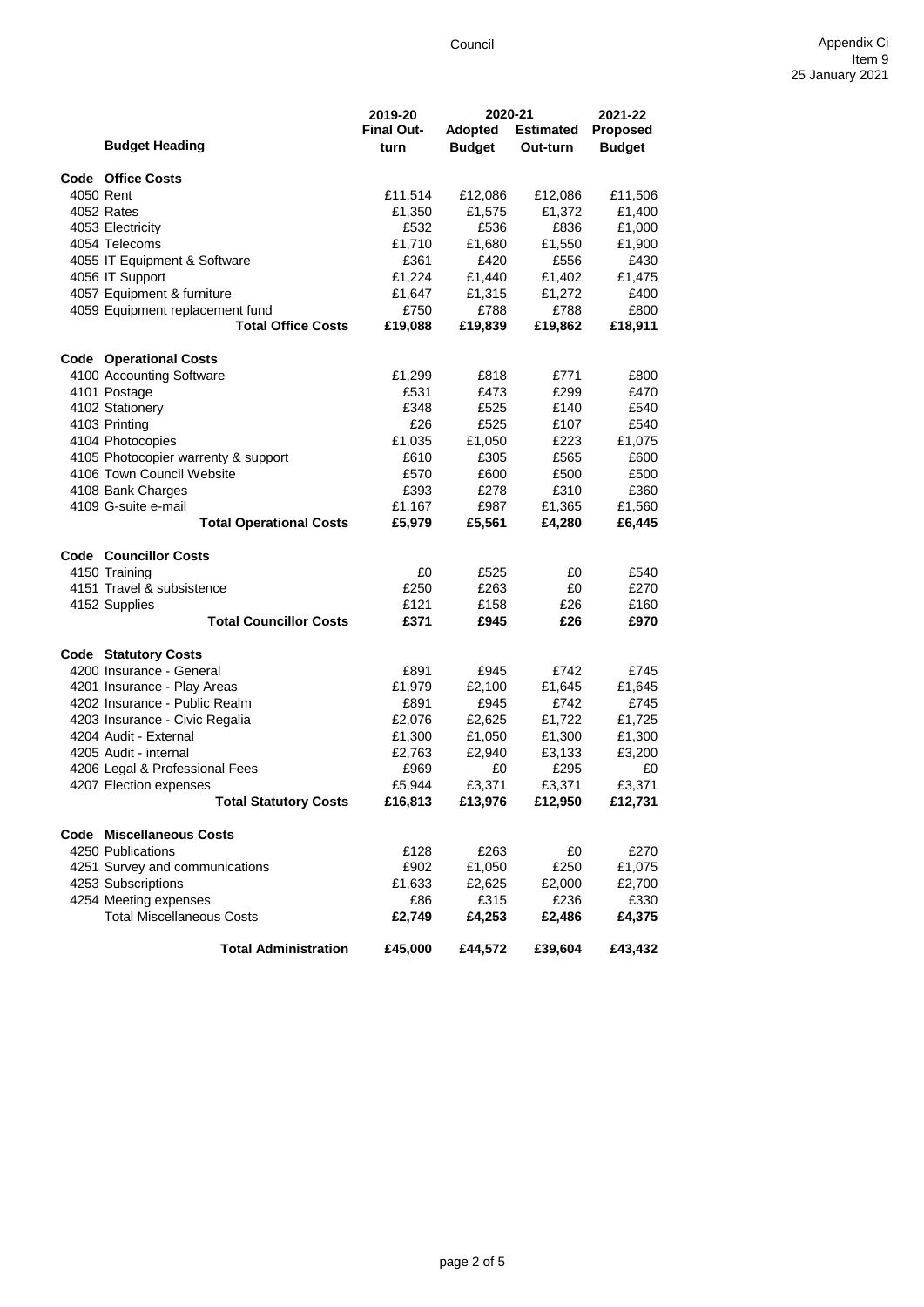|      |                                              | 2019-20           | 2020-21        |                  | 2021-22         |
|------|----------------------------------------------|-------------------|----------------|------------------|-----------------|
|      |                                              | <b>Final Out-</b> | <b>Adopted</b> | <b>Estimated</b> | <b>Proposed</b> |
|      | <b>Budget Heading</b>                        | turn              | <b>Budget</b>  | Out-turn         | <b>Budget</b>   |
|      | Code COUNCIL SERVICES                        |                   |                |                  |                 |
|      | <b>Public Space Management</b>               |                   |                |                  |                 |
|      | 4500 Public seat maintenence                 | 4746              | 0              | 25228            | 0               |
|      | 4500 Public seat purchase                    | 0                 | $\Omega$       | 1325             | 0               |
|      | 4502 Bus shelter maintenance                 | 8356              | 2625           | 9157             | 1460            |
|      | 4504 Public Realm Works                      | 2295              | 2100           | 6411             | 2150            |
|      | 4505 Litter bins and grit bins               | 2182              | 966            | 943              | 990             |
|      | 4507 War memorials maintenance               | 1339              | 84             | $\Omega$         | 84              |
|      | 4508 Floral Displays [Materials]             | 5494              | 6825           | 6100             | 7000            |
|      | 4509 Floral Displays [Labour]                | 8894              | 8500           | 8934             | 9000            |
|      | 4511 Public Toilet costs                     |                   | 5000           | $\Omega$         | 0               |
|      | 4512 Storage hire                            | 1320              | 2100           | 1950             | 2153            |
|      | <b>Total Public Space Management</b>         | 34626             | 28200          | 60048            | 22837           |
|      | Code Local Services Officers [SLA Agreement] |                   |                |                  |                 |
|      | 4600 Staff Costs                             | 55598             | 56988          | 56988            | 63000           |
|      | 4602 Transport                               | 7500              | 7688           | 7688             | 9340            |
|      | 4603 Equipment & Consumeables                | 2000              | 2050           | 2050             | 2490            |
|      | 4604 Service Transfer                        |                   | 10000          | 0                | 0               |
|      | <b>Total Local Services Officers</b>         | 65098             | 76725          | 66726            | 74830           |
|      | Code Allotments                              |                   |                |                  |                 |
|      | 4650 Water                                   | 659               | 420            | 300              | 450             |
|      | 4651 Repairs and maintenance                 | 1816              | 1050           | 600              | 1100            |
|      | <b>Total Allotments</b>                      | 2475              | 1470           | 900              | 1550            |
|      | <b>Total Council services</b>                | 102199            | 106395         | 127674           | 99217           |
|      |                                              | 2019-20           | 2020-21        |                  | 2021-22         |
|      |                                              | <b>Final Out-</b> | Adopted        | <b>Estimated</b> | Proposed        |
|      | <b>Budget Heading</b>                        | turn              | <b>Budget</b>  | Out-turn         | <b>Budget</b>   |
|      | <b>PARKS &amp; PLAY AREAS</b>                |                   |                |                  |                 |
|      | Code Projects                                |                   |                |                  |                 |
| 4701 | Play Equipment [other sites]                 | 64972             | 0              | 10371            |                 |
|      | 4702 Green Spaces officer                    | 7000              | 7000           | 7000             | 7000            |
|      | <b>Total Projects</b>                        | 71972             | 7000           | 17371            | 7000            |

| 4702 Green Spaces officer      |                                     | 7000   | 7000    | 7000  | 7000  |
|--------------------------------|-------------------------------------|--------|---------|-------|-------|
|                                | <b>Total Projects</b>               | 71972  | 7000    | 17371 | 7000  |
| Code Splash Park               |                                     |        |         |       |       |
| 4750 Electricity               |                                     | 196    | 350     | 150   | 375   |
| 4752 Site Cleaning             |                                     | 803    | 787.5   | 600   | 800   |
| 4753 Site maintenance          |                                     | 277    | 840     | 891   | 900   |
| 4754 Water Quality Inspections |                                     | 5838   | 6152    | 6152  | 6300  |
| 4755 Daily/Weekly Inspections  |                                     | 2500   | 2625    | 275   | 3045  |
| 4756 Annual Inspection         |                                     | 100    | 105     | 105   | 100   |
|                                | Total Splash Park                   | 9714   | 10860   | 8173  | 11520 |
| Code Play Areas [10 sites]     |                                     |        |         |       |       |
| 4800 Site Cleaning             |                                     | 6202   | 9261    | 3150  | 6200  |
| 4801 Site maintenance          |                                     | 7571   | 10500   | 9430  | 10750 |
| 4802 Weekly Inspections        |                                     | 5000   | 5250    | 500   | 5877  |
| 4803 Annual Inspection         |                                     | 900    | 945     | 945   | 950   |
|                                | <b>Total Play Areas</b>             | 19673  | 25956   | 14025 | 23777 |
|                                | <b>Total Parks &amp; Play Areas</b> | 101359 | 43815.5 | 39569 | 42297 |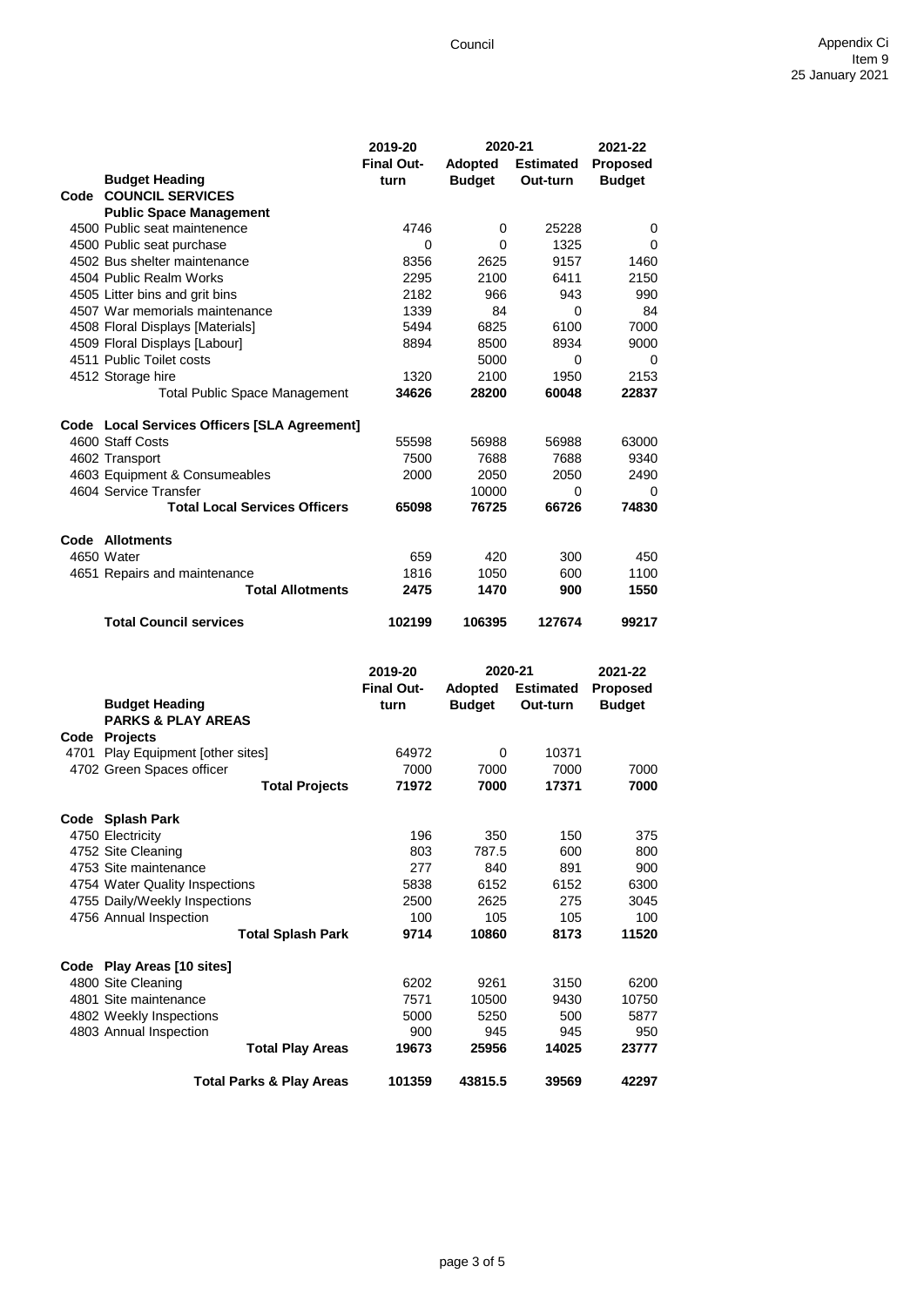|                                                   | 2019-20           | 2020-21        |                  | 2021-22         |
|---------------------------------------------------|-------------------|----------------|------------------|-----------------|
|                                                   | <b>Final Out-</b> | <b>Adopted</b> | <b>Estimated</b> | <b>Proposed</b> |
| <b>Cost C Budget Heading</b>                      | turn              | <b>Budget</b>  | Out-turn         | <b>Budget</b>   |
| <b>PROMOTION</b>                                  |                   |                |                  |                 |
| <b>Code Marketing</b>                             |                   |                |                  |                 |
| 4900 Advertising                                  | 4640              | 6300           | 1750             | 2000            |
| 4901 Leaflets                                     | 4358              | 4515           | 2200             | 2250            |
| 4902 Website                                      | 700               | 630            | 1100             | 850             |
| 4903 Social Media                                 | 0                 | 2100           | 1000             | 1000            |
| 4904 Other Marketing                              | 3020              | 525            | 450              | 470             |
| <b>Total Marketing</b>                            | 12718             | 14070          | 6500             | 6570            |
|                                                   |                   |                |                  |                 |
| Code Autumn Festivals                             |                   |                |                  |                 |
| 4950 Universal Costs (formerly Banners)           | 0                 | 1000           | 300              | 1000            |
| 4951 Signage (formerly Promotion)                 | 1564              | 1600           | 0                | 1600            |
| 4952 Food Festival                                | 2210              | 2000           | 404              | 2000            |
| 4953 HODS                                         | 2067              | 2000           | 100              | 2000            |
| 4954 Film Festival                                | 2229              | 2000<br>2000   | 2000             | 2000<br>2000    |
| 4955 Literary Festival<br><b>Total Berwick AF</b> | 2229<br>8070      | 10600          | 1999<br>4803     | 10600           |
|                                                   |                   |                |                  |                 |
| <b>Code Festive Lighting</b>                      |                   |                |                  |                 |
| 5000 Maint & installation                         | 10222             | 8400           | 8200             | 8600            |
| 5001 Lights & fittings                            | 7549              | 0              | 4743             | 0               |
| 5002 Christmas trees                              | 500               | 630            | 500              | 600             |
| 5003 NCC Labour Costs                             | 529               | 630            | 200              | 650             |
| 5004 Other costs                                  | 0                 | 210            | 0                | 215             |
| <b>Total Festive Lighting</b>                     | 18800             | 9870           | 13643            | 10065           |
|                                                   |                   |                |                  |                 |
| <b>Code</b> Volunteer Tourism Services            |                   |                |                  |                 |
| 5010 Support                                      | 62                | 5000           | 0                | 0               |
| <b>Total Volunteer Tourism Services</b>           | 62                | 5000           | 0                | 0               |
|                                                   |                   |                |                  |                 |
| Code May Fair & Market                            |                   |                |                  |                 |
| 5020 Expense                                      | 115               | 1250           | 0                | 0               |
| <b>Total May Fair</b>                             | 115               | 1250           | 0                | 0               |
|                                                   |                   |                |                  |                 |
| Code Events                                       |                   |                |                  |                 |
| 5050 Tweedmouth Feast                             | 1710              | 2000           | 0                | 2000            |
| 5051 Spittal Event                                | 4000              | 2000           | 0                | 2000            |
| 5052 Other Events Grants                          | 6667              | 0              | 0                | 0               |
| <b>Total Events Support</b>                       | 12377             | 4000           | 0                | 4000            |
| <b>Total Promotions</b>                           | 51965             | 44790          | 24946            | 31235           |
|                                                   |                   |                |                  |                 |
| <b>Budget Heading</b>                             | 2019-20           | 2020-21        |                  | 2021-22         |
|                                                   | <b>Final Out-</b> | Adopted        | <b>Estimated</b> | Proposed        |
|                                                   | turn              | <b>Budget</b>  | Out-turn         | <b>Budget</b>   |
| <b>CIVIC EXPENDITURE</b>                          |                   |                |                  |                 |
| <b>Code Mayoral/Civic Costs</b>                   |                   |                |                  |                 |
| 5400 Mayor Making                                 | 462               | 1000           | 0                | 750             |
| 5401 Civic Support                                | 127               | 500            | 0                | 300             |
| 5402 Freedom Costs                                | 313               | 200            | 0                | 200             |

5403 Civic Equipment 2092 0 0 0 5404 Mayor's Sunday 1282 1000 0 700 5405 Civic Functions 262 1000 0 700 5406 Civic Visits **6406** Civic Visits **6407** Other Costs **6407** Other Costs **6407** Other Costs **6407** Other Costs **6407** Other Costs **6407** Other Costs **6407** Other Costs **6407** Other Costs **6407** Other Costs **6407** Other 5407 Other Costs 254 4000 90 300 5408 Civic Fund<br>
Total Mayoral/Civic Costs
14792
8200
90
4700
5400
50
5400
50
5400
50
5400
50
5400
50
5400
50
5400
50
5400
50
5400
50
5400
50
5400
50
5400
5400
569
50
5400
5400
5400
5400
5400
5400
569
50
5400
5400
5400
540

| <b>Code Civic Events</b> |                           |      |      |     |      |
|--------------------------|---------------------------|------|------|-----|------|
| 5450 Remembrance Day     |                           | 1372 | 1838 | 400 | 1838 |
| 5451 Riding the Bounds   |                           | 5235 | 5250 |     | 5250 |
| 5452 Other               |                           | 12   | 525  |     | 525  |
|                          | <b>Total Civic Events</b> | 6619 | 7613 | 400 | 7613 |

**Total Mayoral/Civic Costs 4792 8200 90 4700**